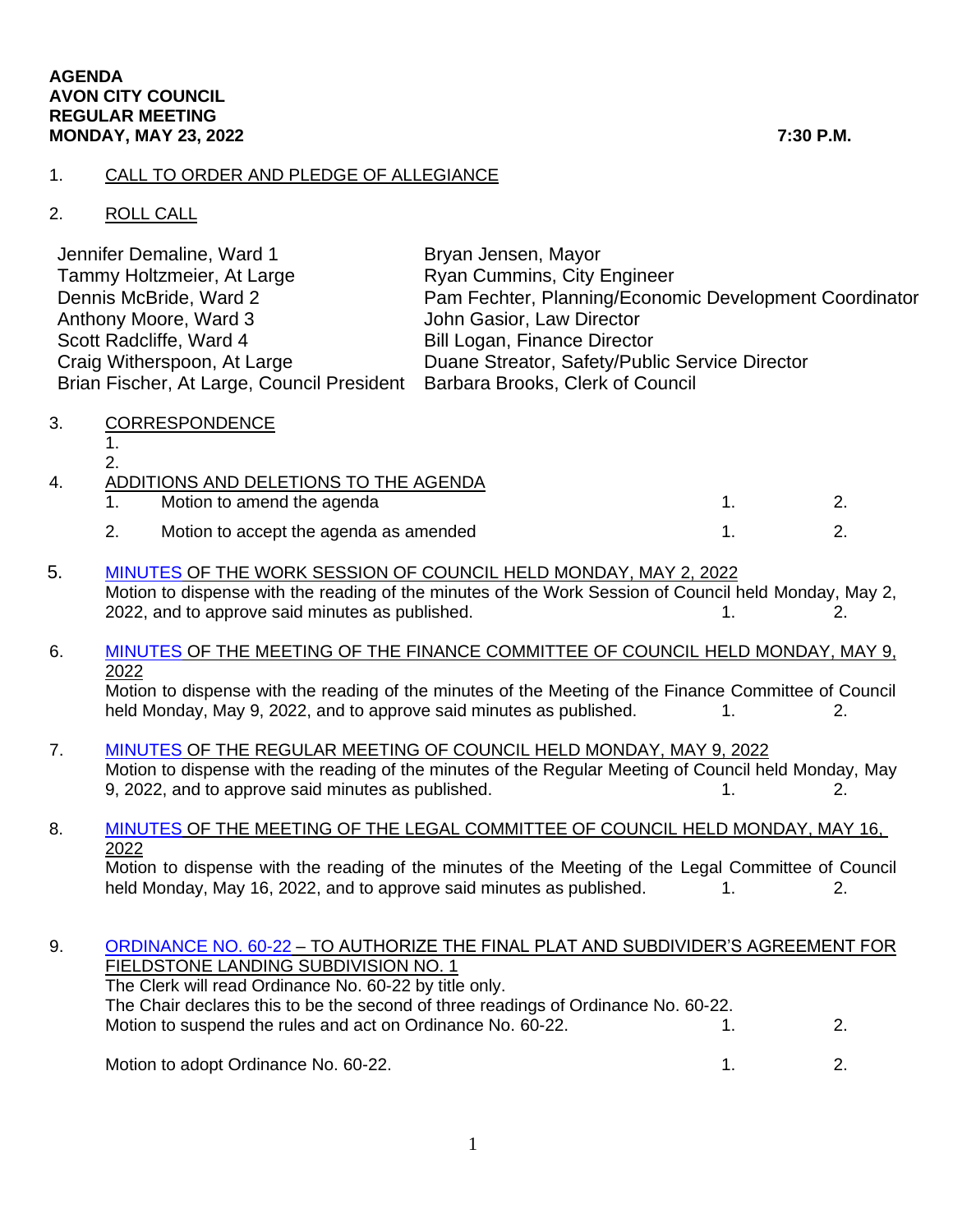| 10. | ORDINANCE NO. 64-22 - REAPPROPRIATIONS                                                                                                                                                                                                                                                                                                                                                                                                                                       |                |                         |
|-----|------------------------------------------------------------------------------------------------------------------------------------------------------------------------------------------------------------------------------------------------------------------------------------------------------------------------------------------------------------------------------------------------------------------------------------------------------------------------------|----------------|-------------------------|
|     | The Clerk will read Ordinance No. 64-22 by title only.<br>Motion to suspend the rules and act on Ordinance No. 64-22.                                                                                                                                                                                                                                                                                                                                                        | 1.             | 2.                      |
|     |                                                                                                                                                                                                                                                                                                                                                                                                                                                                              |                |                         |
|     | Motion to adopt Ordinance No. 64-22.                                                                                                                                                                                                                                                                                                                                                                                                                                         | 1.             | 2.                      |
| 11. | ORDINANCE NO. 65-22 - TO AUTHORIZE THE MAYOR, OR HIS DESIGNEE, TO ENTER INTO A<br>MEMORANDUM OF UNDERSTANDING WITH TYLER TECHNOLOGIES AND THE LORAIN COUNTY<br>BOARD OF COMMISSIONERS FOR THE INSTALLATION OF UPDATED COMPUTER AIDED<br>DISPATCH (CAD) AND ALL RELATED SOFTWARE AND HARDWARE FOR USE BY THE COUNTY 9-<br>1-1 SYSTEM, AND TO EXECUTE A CRIMINAL JUSTICE INFORMATION EXCHANGE AGREEMENT<br>BETWEEN THE LORAIN COUNTY 9-1-1 AGENCY AND THE AVON FIRE DEPARTMENT |                |                         |
|     | The Clerk will read Ordinance No. 65-22 by title only.<br>Motion to suspend the rules and act on Ordinance No. 65-22.                                                                                                                                                                                                                                                                                                                                                        | 1.             | 2.                      |
|     | Motion to adopt Ordinance No. 65-22.                                                                                                                                                                                                                                                                                                                                                                                                                                         | 1.             | 2.                      |
| 12. | ORDINANCE NO. 66-22 - AMENDING §256.04 OF THE CODIFIED ORDINANCES OF THE CITY TO<br>REVISE THE CLASS SPECIFICATION TO CREATE THE PERMANENT PART-TIME POSITION OF<br>INFORMATION TECHNOLOGY TECHNICIAN<br>The Clerk will read Ordinance No. 66-22 by title only.<br>Motion to suspend the rules and act on Ordinance No. 66-22.                                                                                                                                               | 1.             | 2.                      |
|     | Motion to adopt Ordinance No. 66-22.                                                                                                                                                                                                                                                                                                                                                                                                                                         | 1 <sub>1</sub> | 2.                      |
| 13. | ORDINANCE NO. 67-22 - TO ESTABLISH COMPENSATION FOR THE PERMANENT PART-TIME<br>UNCLASSIFIED POSITION OF INFORMATION TECHNOLOGY TECHNICIAN<br>The Clerk will read Ordinance No. 67-22 by title only.                                                                                                                                                                                                                                                                          |                |                         |
|     | Motion to suspend the rules and act on Ordinance No. 67-22.                                                                                                                                                                                                                                                                                                                                                                                                                  | 1 <sub>1</sub> | 2.                      |
|     | Motion to adopt Ordinance No. 67-22.                                                                                                                                                                                                                                                                                                                                                                                                                                         | 1.             | 2.                      |
| 14. | ORDINANCE NO. 68-22 - TO AUTHORIZE THE TRANSFER OF FUNDS RECEIVED FROM THE<br>AMERICAN RESCUE PLAN ACT TO THE CAPITAL IMPROVEMENT FUND NO. 401 AND TO<br><u>AUTHORIZE EXPENDITURES FROM SAID FUND</u><br>The Clerk will read Ordinance No. 68-22 by title only.<br>Motion to suspend the rules and act on Ordinance No. 68-22.                                                                                                                                               | 1.             | 2.                      |
|     | Motion to adopt Ordinance No. 68-22.                                                                                                                                                                                                                                                                                                                                                                                                                                         | 1.             | 2.                      |
| 15. | ORDINANCE NO. 69-22 - AUTHORIZING AN AGREEMENT WITH THE OHIO DEPARTMENT OF<br>(ODOT)<br><b>FOR</b><br>PAVEMENT<br><b>RESURFACING</b><br><b>TRANSPORATION</b><br>THE<br>IMPROVEMENTS ALONG CERTAIN SECTIONS OF STATE ROUTE 83 (CENTER ROAD)<br>The Clerk will read Ordinance No. 69-22 by title only.<br>Motion to suspend the rules and act on Ordinance No. 69-22.                                                                                                          | AND<br>1.      | <b>ASSOCIATED</b><br>2. |
|     |                                                                                                                                                                                                                                                                                                                                                                                                                                                                              |                |                         |
|     | Motion to adopt Ordinance No. 69-22.                                                                                                                                                                                                                                                                                                                                                                                                                                         | 1.             | 2.                      |
| 16. | <b>REPORTS AND COMMENTS</b>                                                                                                                                                                                                                                                                                                                                                                                                                                                  |                |                         |
|     | <b>MAYOR JENSEN</b>                                                                                                                                                                                                                                                                                                                                                                                                                                                          |                |                         |
|     | <b>COUNCIL MEMBERS:</b>                                                                                                                                                                                                                                                                                                                                                                                                                                                      |                |                         |

2